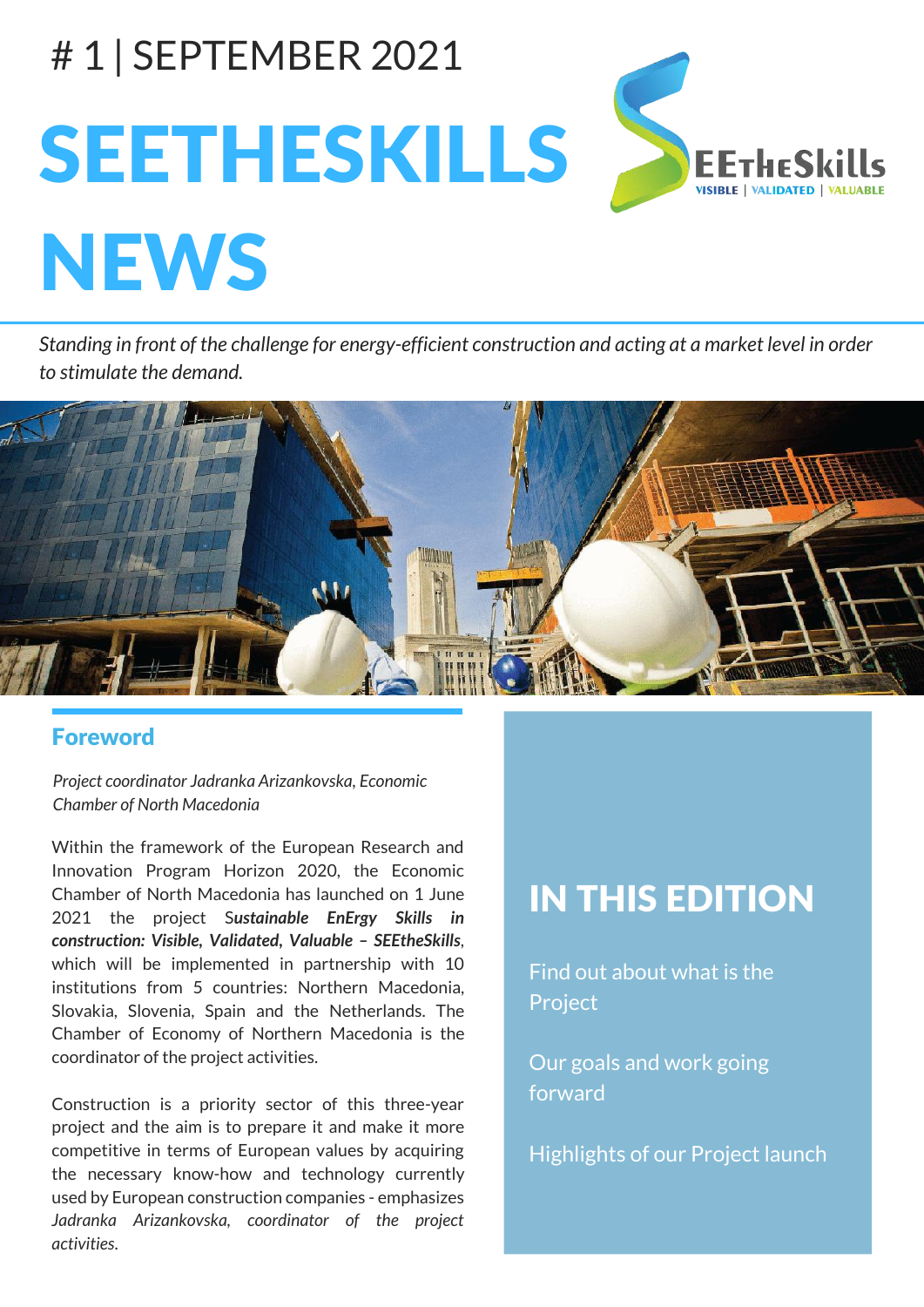The project is expected to increase the visibility, access, and recognition of energy competences in the partner countries through mutual validation based on learning outcomes while applying a novel 3V approach to directly stimulate market demand for energy competences in the construction sector. In addition, in all five countries participating in the project, analyses of existing regulations will be conducted and regulatory changes will be proposed to governments to ensure the unhindered construction of energy-efficient buildings by the construction industry while applying the latest digital technologies and improved skills.

It is expected that the project will greatly raise awareness of the importance of skills and their value through the activities aimed at upgrading energy skills, thus kick-starting the "renovation wave", one of the components of the European Green Deal, as well as the activities involving proposals for stronger legislation on energy efficiency in buildings, the second component of the European Green Deal.

This project represents a serious attempt to keep pace with Europe and the implementation of the European Green Deal, which would mean achieving energy targets and completing activities to address climate challenges.

## Project in brief

*Project Quality Assurance Manager Lihnida Stojanovska-Georgievska, University Ss Cyril and Methodius*

#### **About the project:**

This project takes up the challenge of implementing energy-efficient new buildings and renovation of existing buildings and acting on a market level to stimulate demand for already developed and new or improved energy skills. It is based on the idea of building on the good foundations of the above actions, all of which have been particularly successful at the national level, in order to increase the visibility and accessibility of energy competences and enable their mutual recognition in partner countries through their mutual validation based on learning outcomes.

#### **Background**

SEEtheSkills aims to bring together the best of BUS

experiences in five countries: Northern Macedonia, Spain, Slovenia, Slovakia, and the Netherlands. Previous actions in each of these countries have shown innovation and courage in overcoming the challenges of introducing new approaches to energy efficiency in the building sector. As the actions under the BUS initiative and the follow-up projects of the H2020 Construction Workforce Program demonstrated different approaches to the qualification and training of the construction workforce, the **best experiences will serve as a starting point for this action and will be subject to iterative improvements, updates, and implementations**:

- Experience in designing training programs in terms of content, duration, interdisciplinarity, and areas they cover, in particular, excellence in targeting cross-craft skills;
- Experience in organizing training in terms of number of participants, training material, approach, platforms, type of sessions, etc;
- Proven and recognized benefits of using mobile platforms, apps such as the BUILD UP Skills Advisor, online learning, and various approaches to e-learning that promote the building of 21stcentury skills and in particular ICT and digital skills;
- Experience of the process of validation of nonformal and informal learning and recognition and registration of prior learning (RPL) as a proven route to qualification and upskilling;
- Successful approaches in introducing the developed skills and qualifications into the National Qualifications Frameworks (NQFs) and their recognition by the authorities;
- Good practice in raising awareness and involving professional chambers and associations in the development of the training system for intermediate and higher-level engineers and construction professionals.

#### **Novelty** and soundness of the idea

The aim is to directly stimulate demand for energy expertise in construction through a novel 3V approach by acting on a broad interregional scale to ensure easy uptake of project results not only in partner countries but also beyond through replication in at least 3 Member States.

The 3V approach refers to: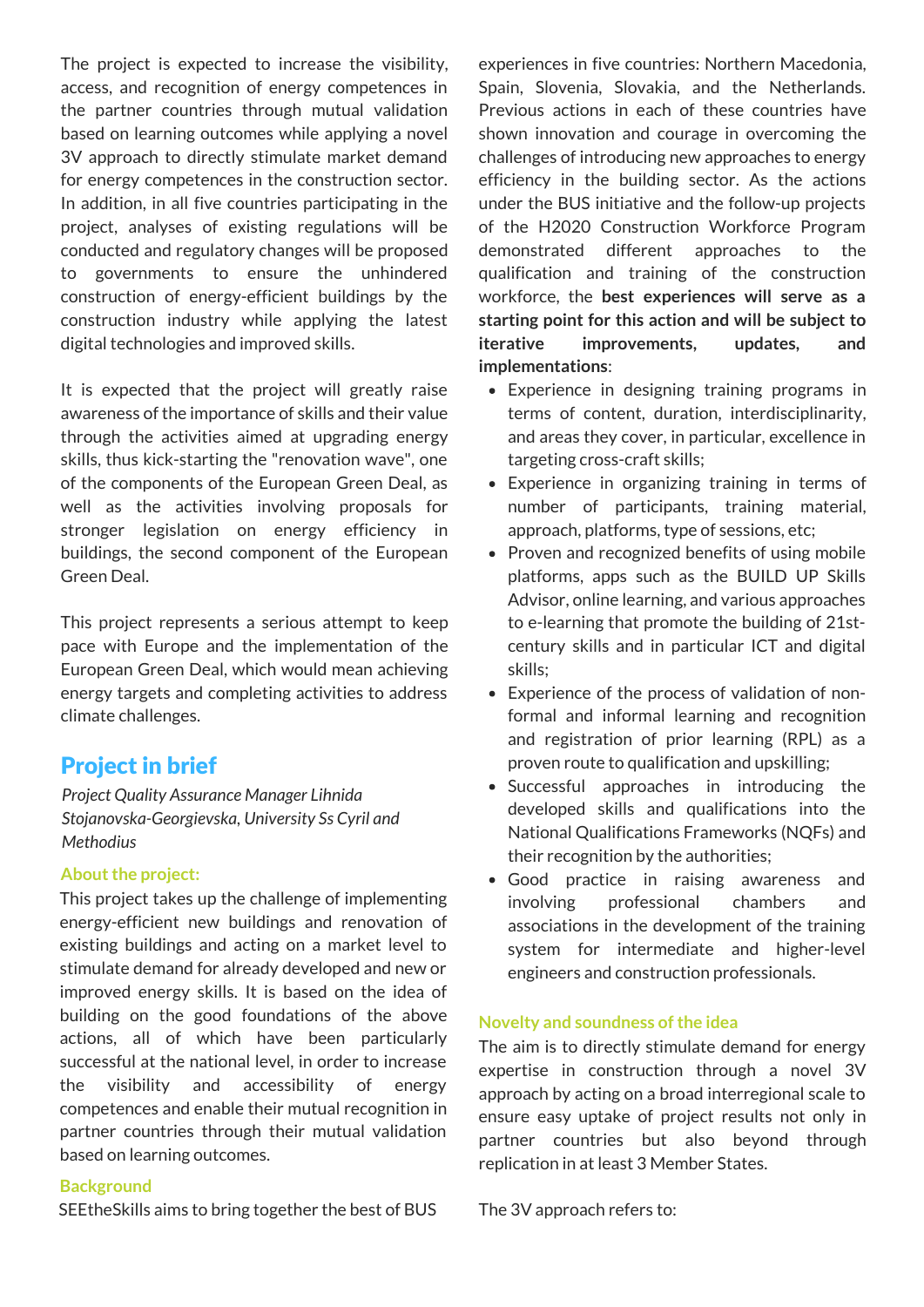- **VISIBILITY** of skills through the creation of an online skills registration repository, i.e. an integrated SEEtheSkills area to make skills visible, accessible and available at interregional level, between project partners and beyond;
- then enabling the interregional crossing **VALIDATION** of energy competences by making them comparable within the SEEtheSkills area for the management of knowledge and competences, and through the transfer and replication of training programmes between project partners;
- which as an end result will increase the **VALUE** of the skills and address their market demand internationally and globally by expressing the benefits of using energy skills in achieving sustainability in construction.



#### **The implementation ofthe project activities is divided into 7 work packages aimed at achieving the project objectives.**

**Development of interregional surve**y (status quo on existing EE measures in buildings) on existing EE measures in buildings in different partner countries. The survey will identify the skills, training programs and trained workers and professionals identified as required in the national roadmaps in the previous phase to improve databases in the implementation of the 3V approach. After identifying the status quo of existing measures EE, a detailed process and strategy for cooperation, exchange of good practices and mutual recognition will be developed based on the EU recommendations for harmonization of training approaches.

**Visibility of energy skill**s will be achieved through the establishment of an online repository (Integrated Energy Competencies Database) composed of three databases: Training

Programmes, Professional Repository, and a Catalogue of Materials for EE in Buildings with a sub-directory of companies that produce EE materials, and by employing a skilled workforce. The repository will ensure the development of a suitable pilot digital solution for depositing the collected data with the possibility of filtering according to different criteria, the exchange of experiences and training schemes between partners, the transfer and duplication of training schemes, and the provision of e-learning with developed/existing training schemes with the aim of duplicating them.

**Development of tools for mutual recognition of skills (validation)**. This process will continue with the harmonization and management of skills and knowledge at both personal and organizational levels to promote visibility, mobility, professional development, employability and market recognition of construction workers and professionals, aligning skills and linking them to national and EU qualification standards based on learning outcomes. This will be facilitated through the development of various repository operations (defined procedures and minimum requirements for skills recognition, micro-learning tools, gamification and methodology for replication of RPL as a tool for qualification and certification of professionals, together with the innovative tool e-RPL).

**Simulative activities to raise awareness of the value of energy skills in buildings**. The above activities will be implemented as part of the 3V pilot process. The benefits of using energy efficiency skills in buildings will be promoted through various means, such as an online survey, an "Ask the Tenants" campaign to collect ideas, the organization of events and round tables, an internet tool for owners, case studies to reduce the gap based on BIM and an application to find qualified professionals.

#### **Target groups**

The scope of SEEtheSkills communication at various stages of project implementation will address a variety of target groups:

- Individuals (building professionals, blue-collar workers, and residents).
- professional groups and associations, and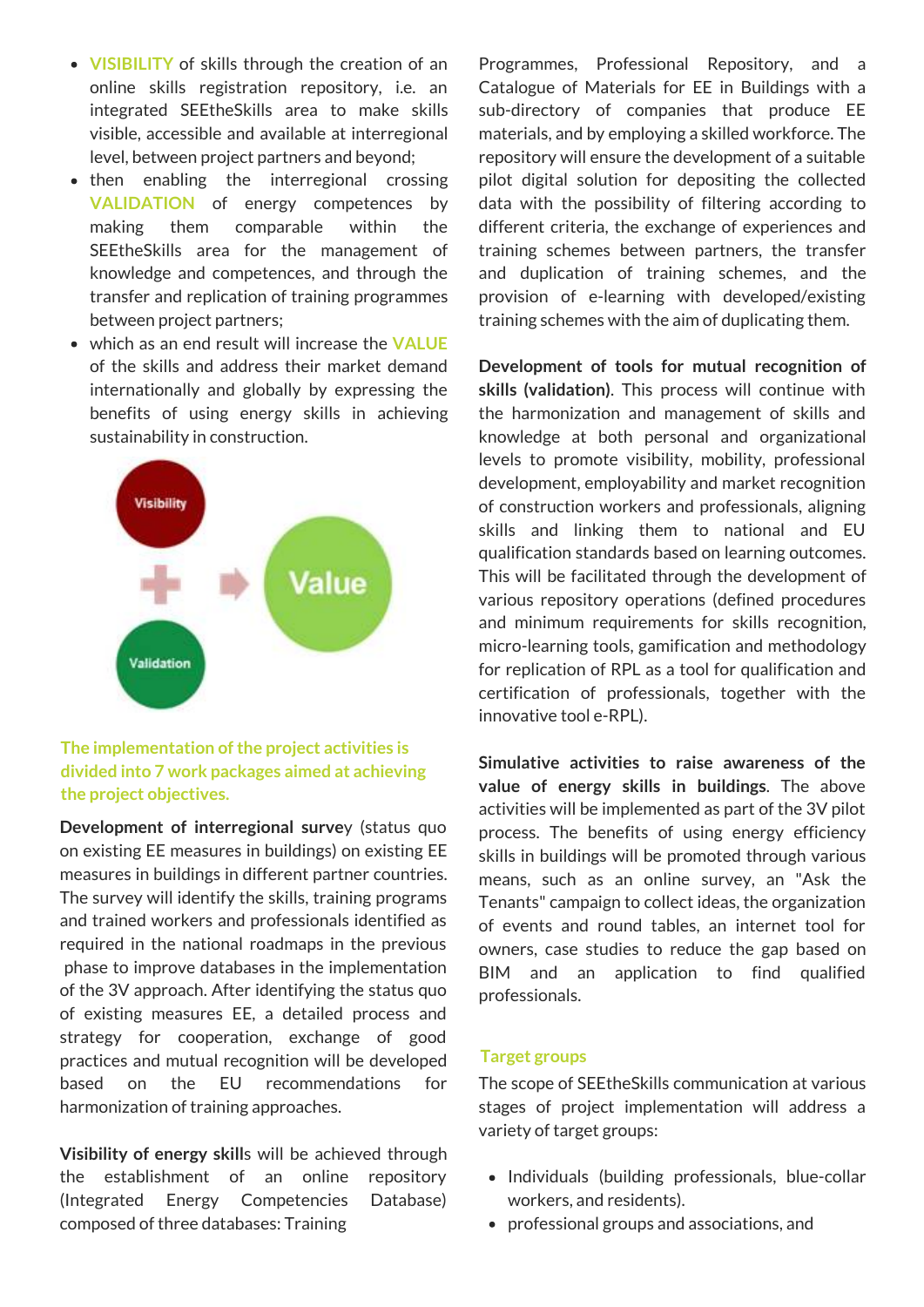companies (design studios, engineering firms, construction companies, manufacturers of construction materials and products, investors, maintenance agencies)

and relevant market actors who are crucial for the achievement of the project objective: Public

Macedonia, 2 partners for Slovenia, 2 partners from Slovakia, 2 partner institutions from Spain and 1 partner institution from Netherlands. All partners have long term proven experience in governing and working on energy efficiency related projects, projects with impacts in construction sector, skills and qualifications related projects and projects for



*The implementation of the project activities*

authorities, construction companies in their role as employers, especially small and medium-sized construction and refurbishment companies, investors and retailers of construction materials and products, and training and educational institutions (national and international).

#### **Project partners**

The SEEtheSkills project consortium consists of 10 partners from 5 different countries, geographically spread over different European regions, from the South and South-East to the Central part and North-West of Europe. The country participation is also well distributed with 3 partners from Northern

development of innovative IT solutions that serve digitization of industry in general.



Association of business and consultancy, North Macedonia



Netherlands

Institut de Tecnologia de la Construcció de Catalunya, Spain

Coordinated by

Ss Cyril and Methodius

University, North Macedonia

Slovak University of technology, Slovakia

ς тu University of

Ljubljana, Slovenia

**BIM Academy** 

WITS Institute SLU -

BIM Academy, Spain

Chamber of commerce and industry of Slovenia, Slovenia

Slovak chamber of Civil

engineers, Slovakia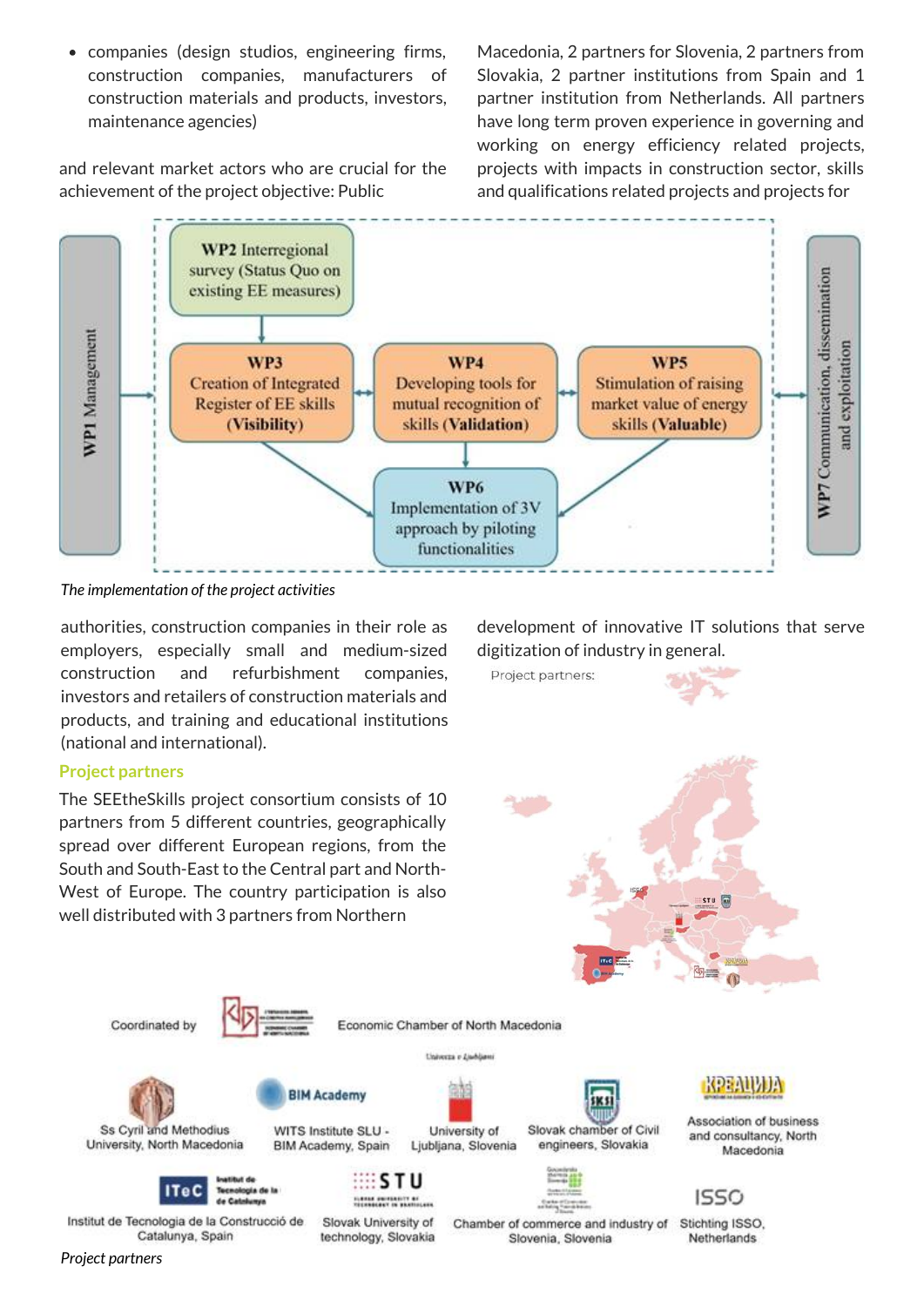

#### Highlights of the project start

The official public announcement of the launch of the European project SEEtheSkills - Sustainable EnErgy Skills in Construction: Visible, Validated, Valuable, as part of the European Research and Innovation Program Horizon 2020 was organized through the conference How to attain visible, validated, valuable and sustainable energy efficiency skills in construction, held on 31 August and 01 September 2021 in Skopje, Northern Macedonia.

This project will focus intensively on the creation of a comprehensive, integrated database of certified workers, available energy efficiency training courses and companies that hire certified individuals, as well as a catalog of energy efficient materials. In addition, North Macedonia will share with partners its methodology for recognition of prior learning, which is one of the methods for certifying informal knowledge and skills, as well as lessons learned from the pilot project. It is expected that about 500 construction professionals, 2,000 workers, 1,200 tenants or building owners, more than 50 professional associations, 200 companies, etc will be reached by all project partners.

The participants of the conference were welcomed by the Executive Director of the Economic Chamber of Northen Macedonia, Antoni Peshev, MBA, who pointed out the importance of the coordination of this significant project by the Chamber in the next three years, in cooperation with 10 partners, 7 of which are EU Member States, and pointed out that for the fourth time the Chamber successfully coordinates projects from the European program Horizon 2020.

The Deputy Minister of Education and Science of the RNM Government, Prof. Arafat Shabani, concluded that this project is a serious attempt to keep pace with Europe in achieving energy goals and activities to address climate challenges.

Mr. Luca Angelino, representative of EC and project advisor at CINEA, briefly explained the role of the SEEtheSkills project in the European initiative BUILD UP Skills and in the European Green Deal agenda.

One of the main objectives of the project is to increase the labor capacity in the construction sector. This includes workers, technicians and engineers in the field of energy efficiency. These objectives are in line with the Green Deal of EC, which aims to reduce greenhouse gas emissions to zero by 2025. This is to be achieved through energy efficiency measures and measures to use renewable energy sources, stressed Prof. Dr. Hristina Spasevska, Vice-Rector for Education at Ss. Cyril and Methodius College in Skopje.

Prof. Spasevska added that the construction sector was not chosen by chance, as there are many

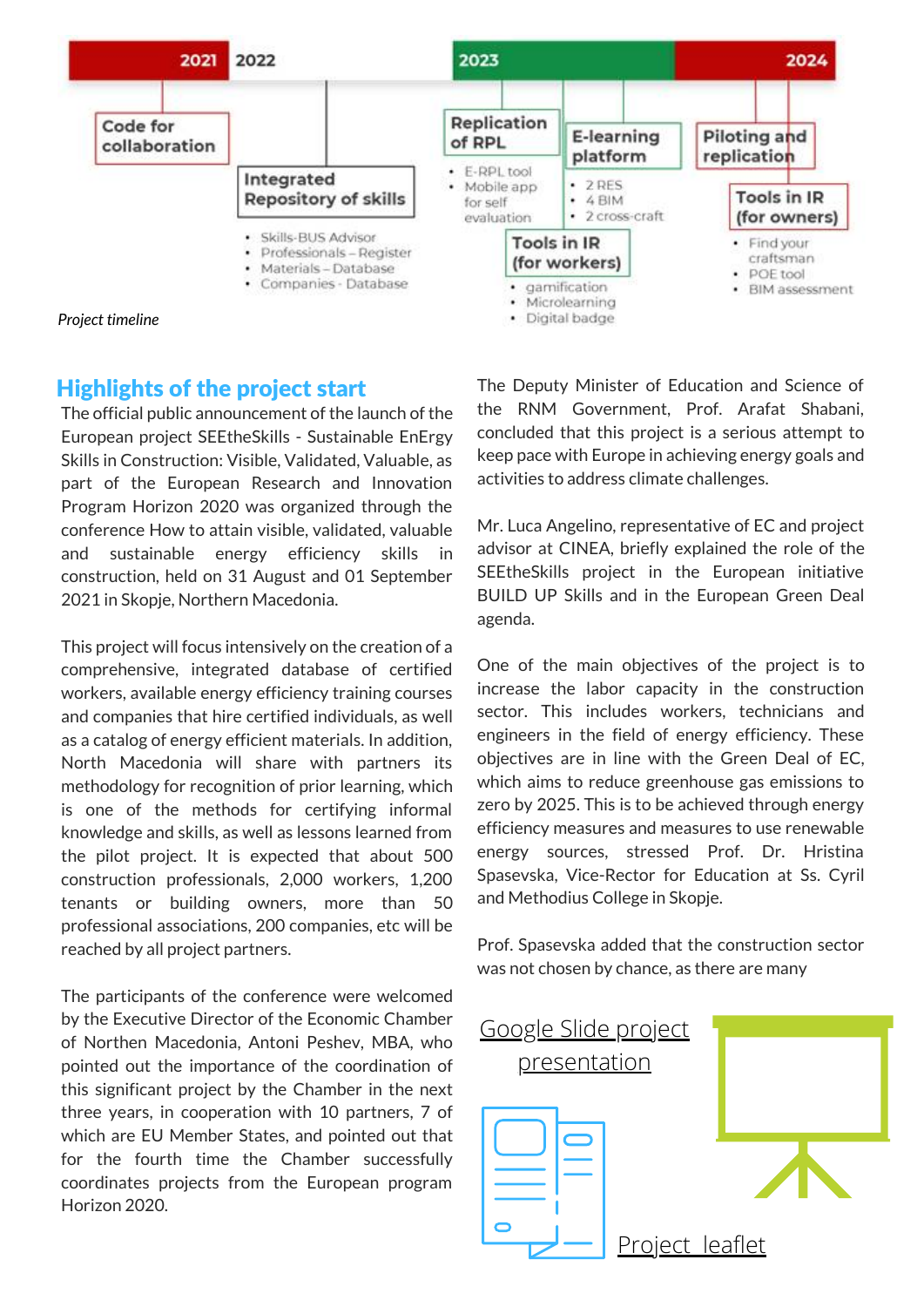workers in this sector in our country without formal education, and therefore the training and certification of workers, technicians and engineers is precisely one of the objectives of the project. The project teams from our country already have experience in certifying a large number of workers, especially in the field of energy efficiency within the framework of the methodology already developed for the recognition of prior knowledge (knowledge and skills), and the partners from the other countries will share their experience in creating databases of certified workers in the construction companies and databases of energy efficient materials.

Mr. Gregor Ficko from the Chamber of Commerce and Industry of Slovenia pointed out that being prepared for the future challenges of climate change is of great importance for the project, which focuses on the underdeveloped construction sector, and that the project will provide a clear vision for our longerterm direction over the next three years.

The conference also welcomed three panel discussions involving experts from partner country chambers on the following topics:

- skills the importance of their visibility and their role in the EU green agenda,
- the diversity of energy skills on an international basis as a problem for their recognition and validation,
- the valorization of energy skills the missing link between energy-efficient construction and the pursuit of higher qualifications.

#### Events

SEEtheSkills made its debut at the 9th annual edition of Sustainable Places (SP2021), held as a hybrid event from 28th September to 1st October 2021 in Rome, Italy, with face-to-face sessions held in Rome. More than 150 European projects participated in SP2021, representing 850 million Euros in research and development and 1500 researching organizations. SEEtheSkills was presented as one of the sister projects at the workshop "Sustainable Energy Skills in the Construction Sector 2.0", 15:30 - 17:00, 29th September 2021.

This 90-minute virtual workshop brought together 10 EU projects to present their approach (and/or results) and discuss potential synergies to stimulate future public and private investment in energy retrofitting of habitats. The specific focus was on accelerating the training and certification of craftsmen in the construction and installation sectors so that these sectors can fully adopt innovative technologies, products and systems in the field of energy for buildings. The aim was to respond to the challenges, keep pace with innovation and be more productive and collaborative thanks to adequate training and capacity building. This will translate into new services for building owners and operators and ultimately lead to a more resilient, high-quality, user-friendly and age-friendly living environment. The European construction sector is facing unprecedented challenges to meet ambitious energy efficiency targets. These targets can only be met if successful training initiatives and supportive policy instruments are put in place to act as a springboard to stimulate demand for energy efficiency skills. The aim is to increase the number of skilled construction